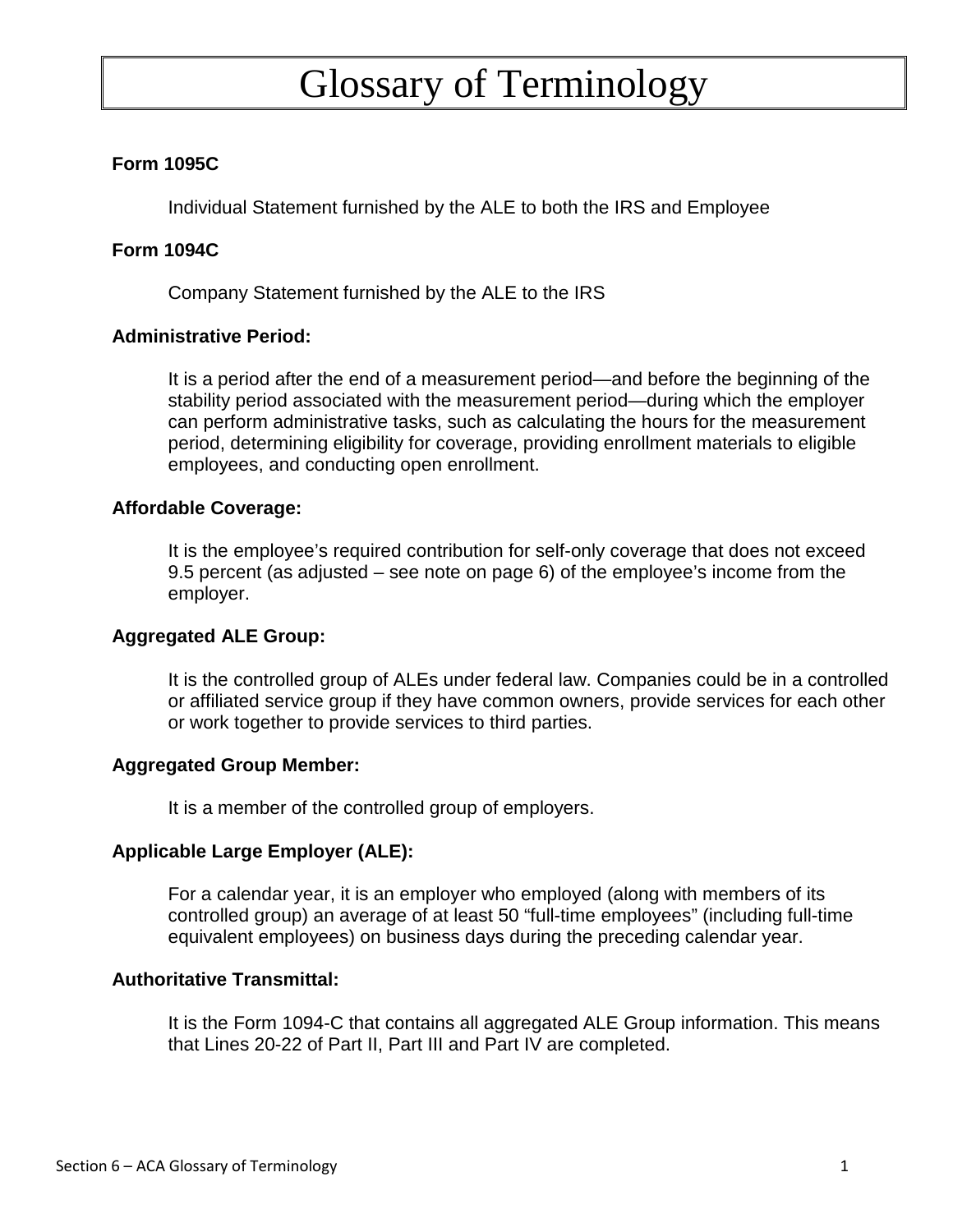# **Employee:**

It includes anyone who is a common law employee. It does not include a sole proprietor, a partner in a partnership, an S corporation shareholder who owns at least 2-percent of the S corporation, a leased employee within the meaning of section 414(n) of the Code, or a worker that is a qualified real estate agent or direct seller.

# **Federal Poverty Line:**

It is the annual dollar amount in the federal poverty guideline chart for a single-member household in any of the 48 contiguous states: [\\$12,140 for 201](https://aspe.hhs.gov/poverty-guidelines)8.

# **Form W-2 Safe Harbor:**

It is the method that allows the ALE to use each employee's W-2 income (Box 1) from the current year to determine affordability.

## **Full-time Employee:**

It is an employee who, for any month, works at least 30 hours per week - 130 hours of service in a calendar month is treated as the monthly equivalent of at least 30 hours of service per week.

## **Full-time Equivalent Employee:**

A combination of employees, each of whom individually is not treated as a full-time employee because he or she is not employed on average at least 30 hours of service per week with an employer, but who, in combination, are counted as the equivalent of a full-time employee solely for purposes of determining whether the employer is an ALE. For rules on how to determine full-time equivalent employees, see Regulations section 54.4980H-2(c).

## **Fully insured:**

It means benefits are provided under an insurance policy or contract.

## **Initial Measurement Period:**

It is a measurement period of new employees. It begins on the new employee's hire date or the beginning of the month after the employee's hire date.

## **Limited Non-Assessment Period:**

It is generally refers to a period during which an ALE member will not be subject to an employer shared responsibility penalty under Code Section 4980H for a full-time employee, even if the employee is not offered health coverage during that period. An employer will not be subject to a penalty under Code § 4980H(a), and in certain cases Code § 4980H(b), with respect to an employee in the following circumstances:

- the transition rule for an employer's first year as an applicable large employer;
- the application of Code § 4980H for the three full calendar month period beginning with the first full calendar month in which an employee is first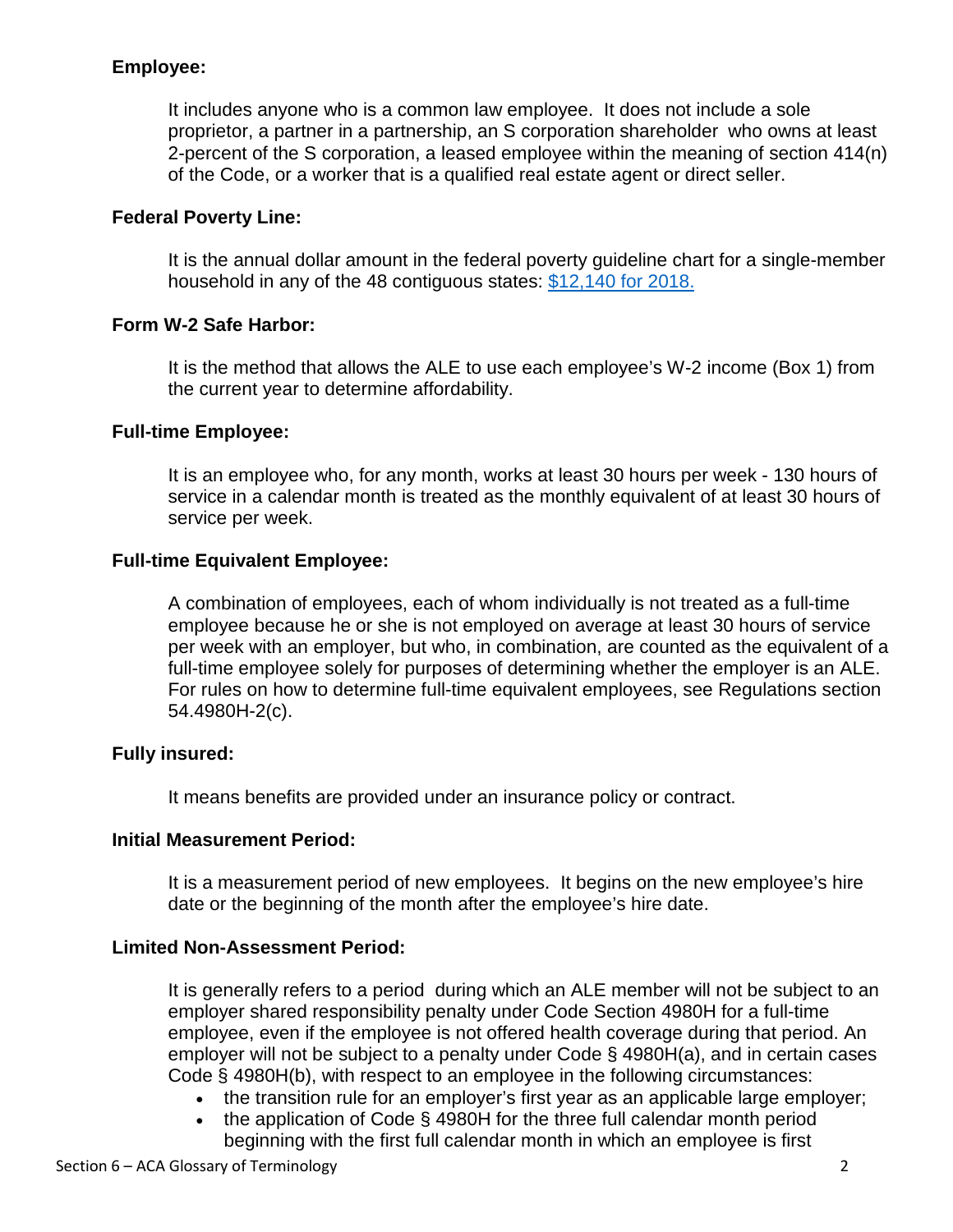otherwise eligible for an offer of coverage under the monthly measurement method;

- the application of Code  $\S$  4980H during the initial three full calendar months of employment for an employee reasonably expected to be a full-time employee at the start date, under the look-back measurement method;
- the application of Code § 4980H during the initial measurement period to a new variable-hour employee, seasonal employee, or part-time employee determined to be employed on average at least 30 hours of service per week, under the lookback measurement method;
- the application of Code § 4980H following an employee's change in employment status to a full-time employee during the initial measurement period, under the look-back measurement method; and
- the application of Code § 4980H to the calendar month in which an employee's start date occurs on a day other than the first day of the calendar month.

# **Lowest Cost Employee Required Contribution**

The Employee Required Contribution is the employee's share of the monthly cost for the lowest-cost self-only minimum essential coverage providing minimum value that is offered to the employee by the ALE Member. The employee share is the portion of the monthly cost that would be paid by the employee for self-only coverage.

#### **Measurement Period:**

It is the period of time the ALE uses to determine if a variable hour employee is fulltime. It can be a three to twelve month period. There is one measurement period for new employees and another measurement period for ongoing employees.

## **Minimum Essential Coverage (MEC):**

Although various types of health coverage may qualify as minimum essential coverage, for Form 1095-C purposes, minimum essential coverage refers to health coverage under an eligible employer-sponsored plan. For more details on minimum essential coverage, see *Minimum essential coverage* in [Pub. 974.](https://www.irs.gov/pub/irs-pdf/p974.pdf)

## **Minimum Value Coverage (MV):**

It is the minimum essential coverage plan's share of total allowed cost of benefit that is at least 60 percent of such costs.

#### **98% Offer Method:**

If an ALE provides MEC with MV to at least 98% of the ALE's full-time employees, the ALE does not have to complete Column (b) of Part lll of Form 1094-C.

#### **Offer of Coverage Indicator Codes:**

 **1A.** Qualifying Offer: Minimum essential coverage providing minimum value offered to full-time employee with Employee Required Contribution equal to or less than 9.5% (as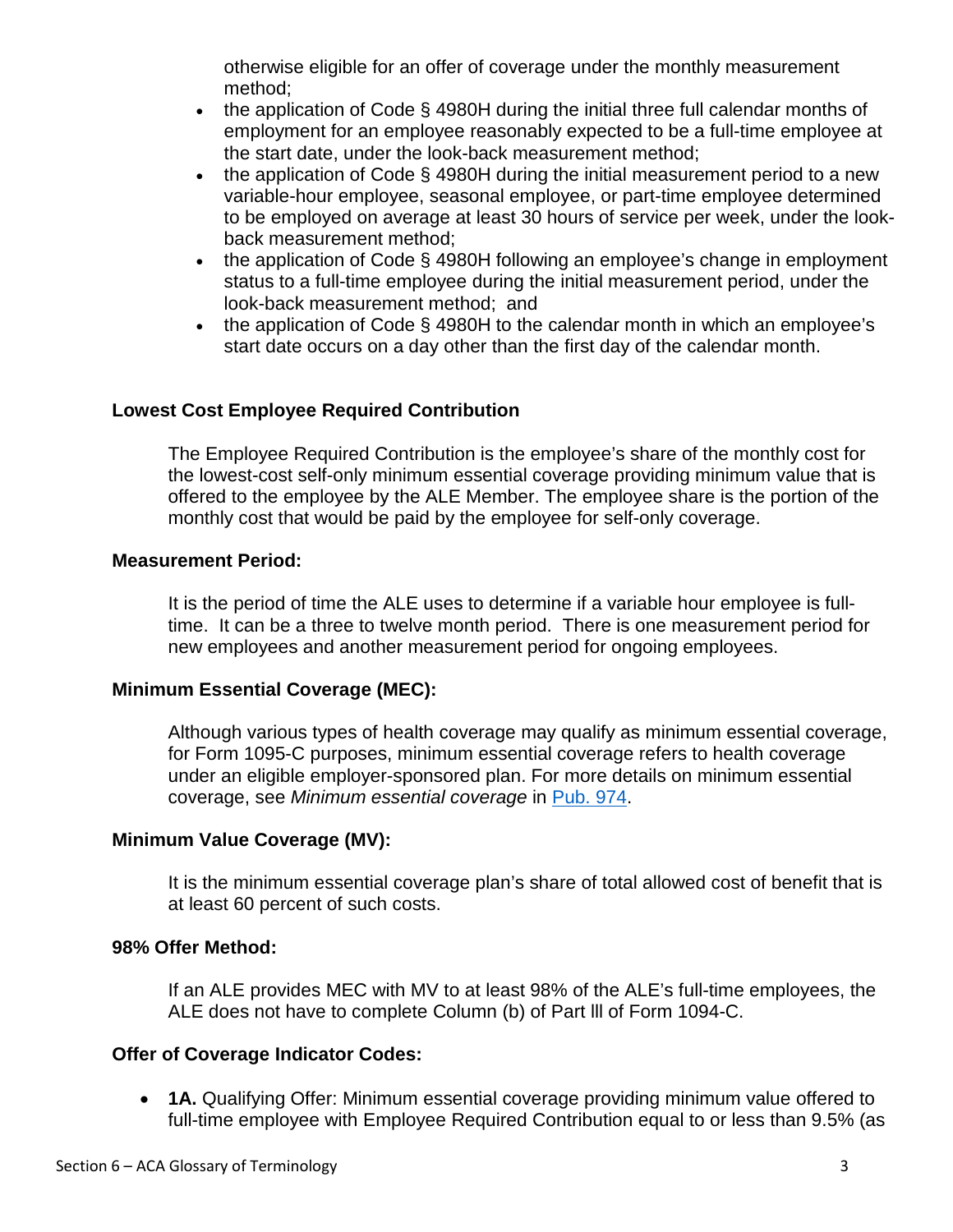adjusted) of mainland single federal poverty line and at least minimum essential coverage offered to spouse and dependent(s).

*This code may be used to report for specific months for which a Qualifying Offer was made, even if the employee did not receive a Qualifying Offer for all 12 months of the calendar year. However, an ALE Member may not use the Alternative Furnishing Method for an employee who did not receive a Qualifying Offer for all 12 calendar months.* 

- **1B.** Minimum essential coverage providing minimum value offered to employee only.
- **1C.** Minimum essential coverage providing minimum value offered to employee and at least minimum essential coverage offered to dependent(s) (not spouse).
- **1D.** Minimum essential coverage providing minimum value offered to employee and at least minimum essential coverage offered to spouse (not dependent(s)). Do not use code 1D if the coverage for the spouse was offered conditionally. Instead use code 1J.
- **1E.** Minimum essential coverage providing minimum value offered to employee and at least minimum essential coverage offered to dependent(s) and spouse. Do not use code 1E if the coverage for the spouse was offered conditionally. Instead use code 1K.
- **1F.** Minimum essential coverage NOT providing minimum value offered to employee; employee and spouse or dependent(s); or employee, spouse and dependents.
- **1G.** Offer of coverage for at least one month of the calendar year to an individual who was not an employee for any month of the calendar year or to an employee who was not a full-time employee for any month of the calendar year (which may include one or more months in which the individual was not an employee) and who enrolled in selfinsured coverage for one or more months of the calendar year.

**Note.** Code 1G applies for the entire year or not at all. Therefore, if code 1G applies, an ALE Member must enter code 1G on line 14 in the "All 12 Months" column or in each separate monthly box (for all 12 months).

- **1H.** No offer of coverage (employee not offered any health coverage or employee offered coverage that is not minimum essential coverage, which may include one or more months in which the individual was not an employee).
- **1I.** Reserved.
- **1J.** Minimum essential coverage providing minimum value offered to employee and at least minimum essential coverage conditionally offered to spouse; minimum essential coverage not offered to dependent(s). (See *Conditional offer of spousal coverage*, above, for an additional description of conditional offers.)
- **1K.** Minimum essential coverage providing minimum value offered to employee; at least minimum essential coverage offered to dependents; and at least minimum essential coverage conditionally offered to spouse. (See *Conditional offer of spousal coverage*, above, for an additional description of conditional offers.)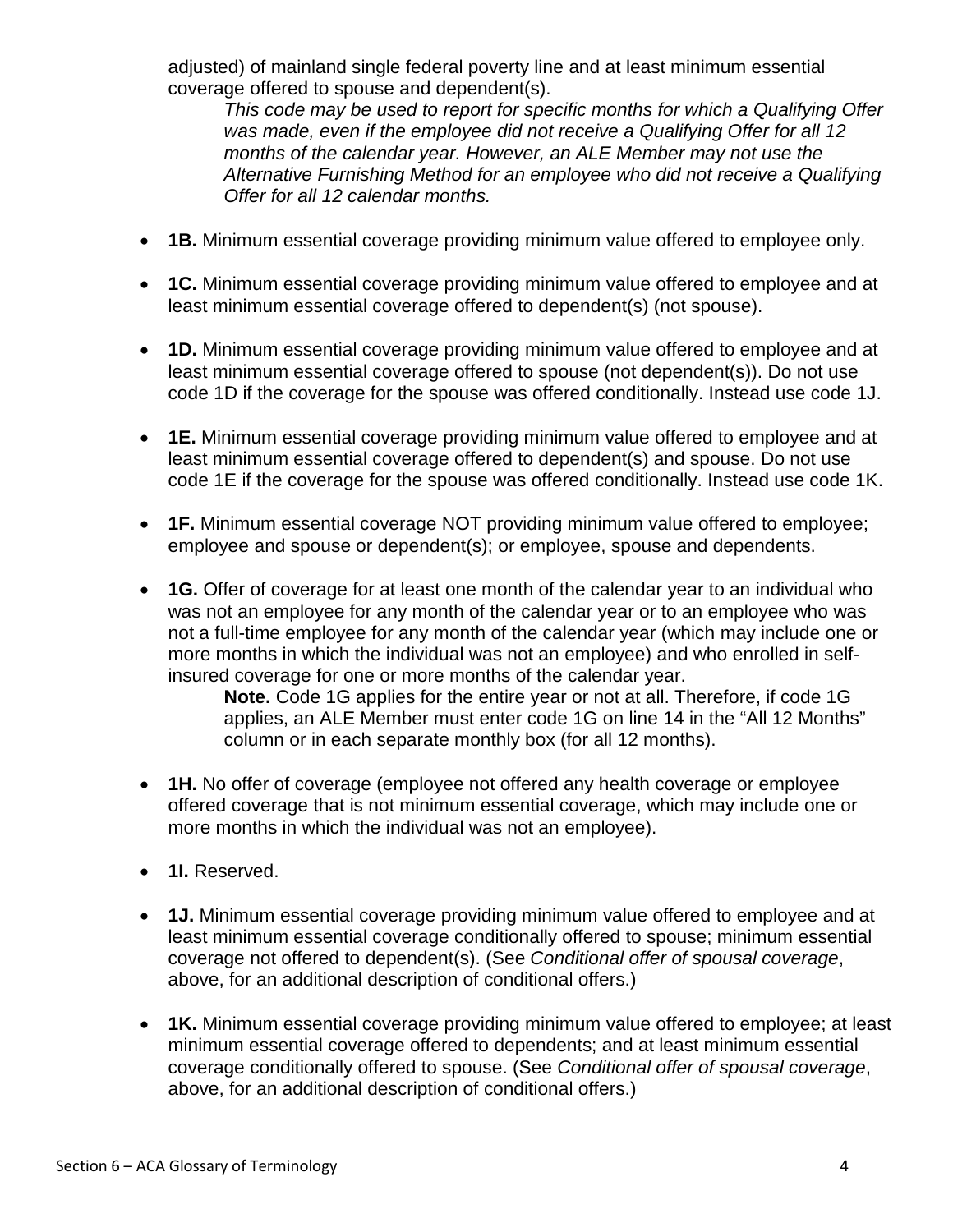# **Ongoing Employee:**

It is an employee who has been employed for at least one complete standard measurement period.

# **Part-Time Employee:**

It means an employee who is neither a full-time employee nor a variable hour employee.

# **Rate of Pay Safe Harbor:**

To determine monthly affordability, an employer would (1) take the hourly rate of pay for each hourly employee who is eligible to participate in the health plan, (2) multiply that rate by 130 hours per month.

## **Responsible Individual:**

For purposes of Form 1095-B, it may be the primary insured employee, former employee, parent, uniformed services sponsor or other person enrolling individuals in coverage.

# **Seasonal Employee:**

It means an employee who is hired into a position for which the customary annual employment is six months or less.

## **Safe Harbor Indicator Codes:**

- **2A.** Employee not employed during the month. Enter code 2A if the employee was not employed on any day of the calendar month. Do not use code 2A for a month if the individual was an employee of the ALE Member on any day of the calendar month. Do not use code 2A for the month during which an employee terminates employment with the ALE Member.
- **2B.** Employee not a full-time employee. Enter code 2B if the employee is not a full-time employee for the month and did not enroll in minimum essential coverage, if offered for the month. Enter code 2B also if the employee is a full-time employee for the month and whose offer of coverage (or coverage if the employee was enrolled) ended before the last day of the month solely because the employee terminated employment during the month (so that the offer of coverage or coverage would have continued if the employee had not terminated employment during the month).
- **2C.** Employee enrolled in health coverage offered. Enter code 2C for any month in which the employee enrolled for each day of the month in health coverage offered by the ALE Member, regardless of whether any other code in Code Series 2 might also apply (for example, the code for a section 4980H affordability safe harbor) except as provided below. Do not enter code 2C in line 16 for any month in which the multiemployer interim rule relief applies (enter code 2E). Do not enter code 2C in line 16 if code 1G is entered in line 14. Do not enter code 2C in line 16 for any month in which a terminated employee is enrolled in COBRA continuation coverage or other post-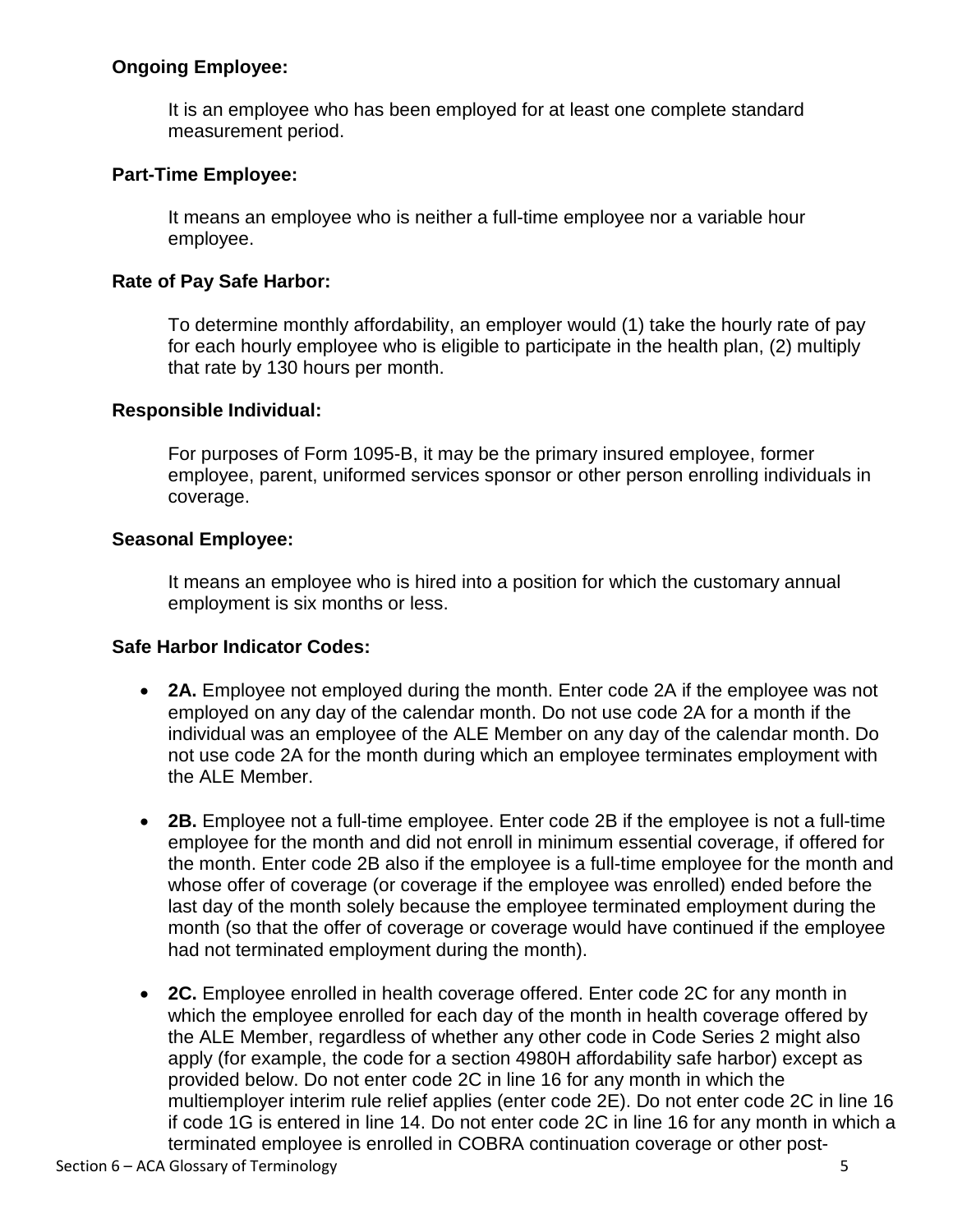employment coverage (enter code 2A). Do not enter code 2C in line 16 for any month in which the employee enrolled in coverage that was not minimum essential coverage.

- **2D.** Employee in a section 4980H(b) Limited Non-Assessment Period. Enter code 2D for any month during which an employee is in a section 4980H(b) Limited Non-Assessment Period. If an employee is in an initial measurement period, enter code 2D (employee in a section 4980H(b) Limited Non-Assessment Period) for the month, and not code 2B (employee not a full-time employee). For an employee in a section 4980H(b) Limited Non-Assessment Period for whom the ALE Member is also eligible for the multiemployer interim rule relief for the month, enter code 2E (multiemployer interim rule relief) and not code 2D (employee in a section 4980H(b) Limited Non-Assessment Period).
- **2E.** Multiemployer interim rule relief. Enter code 2E for any month for which the multiemployer arrangement interim guidance applies for that employee, regardless of whether any other code in Code Series 2 (including code 2C) might also apply. This relief is described under *Offer of Health Coverage* in the *Definitions* section of these instructions.

*Note.* Although ALE Members may use the section 4980H affordability safe harbors to determine affordability for purposes of the multiemployer arrangement interim guidance, an ALE Member eligible for the relief provided in the multiemployer arrangement interim guidance for a month for an employee should enter code 2E (multiemployer interim rule relief), and not codes 2F, 2G, or 2H (codes for section 4980H affordability safe harbors).

- **2F.** Section 4980H affordability Form W-2 safe harbor. Enter code 2F if the ALE Member used the section 4980H Form W-2 safe harbor to determine affordability for purposes of section 4980H(b) for this employee for the year. If an ALE Member uses this safe harbor for an employee, it must be used for all months of the calendar year for which the employee is offered health coverage.
- **2G.** Section 4980H affordability federal poverty line safe harbor. Enter code 2G if the ALE Member used the section 4980H federal poverty line safe harbor to determine affordability for purposes of section 4980H(b) for this employee for any month(s).
- **2H.** Section 4980H affordability rate of pay safe harbor. Enter code 2H if the ALE Member used the section 4980H rate of pay safe harbor to determine affordability for purposes of section 4980H(b) for this employee for any month(s).

Note. An affordability safe harbor code should not be entered on line 16 for any month that the ALE member did not offer minimum essential coverage to at least 95% of its full-time employees and their dependents (that is, any month for which the ALE member checked the "No" box on Form 1094-C, Part III, column (a)). For more information, see the instructions for Form 1094-C, Part III, column (a).

- **2I.** Reserved.
- **Note.** References to 9.5% in the section 4980H affordability safe harbors and Qualifying Offer Method are applied based on the percentage as indexed for purposes of applying the affordability thresholds under section 36B (the premium tax credit). The percentage, as adjusted, is 9.56% for plan years beginning in 2015, and 9.66% for plan years